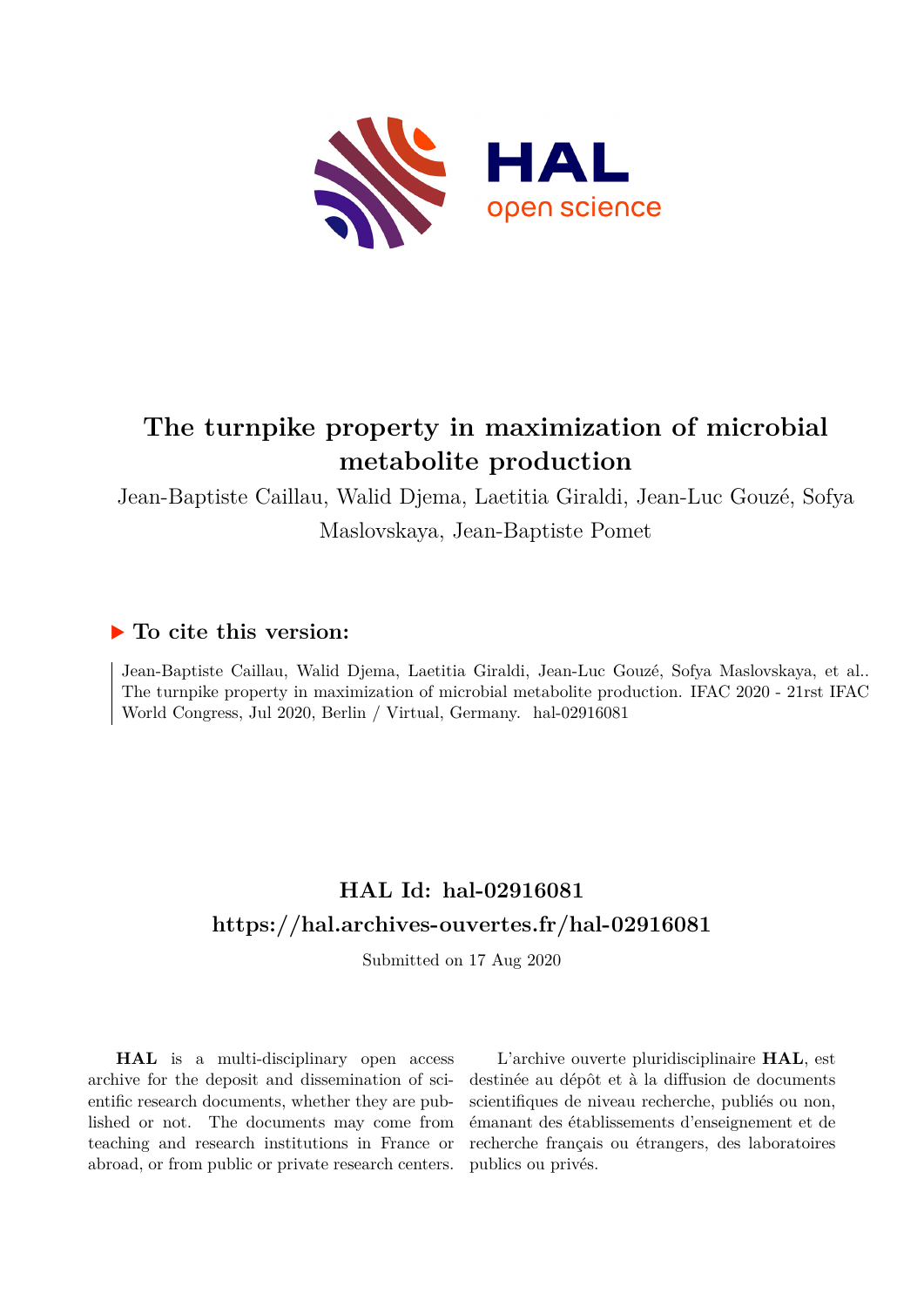# The turnpike property in maximization of microbial metabolite production  $\star$

J.-B. Caillau <sup>\*\*</sup> W. Djema <sup>\*</sup> L. Giraldi <sup>\*</sup> J.-L. Gouzé <sup>\*</sup> S. Maslovskaya <sup>∗</sup> J.-B. Pomet <sup>∗</sup>

<sup>∗</sup> Universit´e Cˆote d'Azur, Inria, France (e-mail: {walid.djema,laetitia.giraldi,jean-luc.gouze,sofya.maslovskaya,jeanbaptiste.pomet}@inria.fr). ∗∗ Universit´e Cˆote d'Azur, CNRS, Inria, LJAD, France (e-mail:jean-baptiste.caillau@univ-cotedazur.fr)

Abstract: We consider the problem of maximization of metabolite production in bacterial cells. Numerical methods showed that the major phase of the solutions for different initial states and final times is the singular regime which exhibits a special structure reminiscent of the turnpike phenomenon. We prove that singular trajectories indeed have the turnpike property by providing an estimate both on singular trajectories and on the associated controls. This result can be further used for construction of simple realistic suboptimal control strategies.

Keywords: Bacterial growth, resource allocation, optimal control, turnpike, singular flow.

### 1. INTRODUCTION

The recent advances in bio-engineering made it possible to reengineer gene machinery in living cells and implement feedback controllers on the molecular level. This permitted to address important problems for biotechnological applications, in particular, the problem of maximization of microbial metabolite production. We study an extended self-replicator model of resource allocation in bacterial cells. It was proposed in [Yegorov et al., 2018] and includes a pathway for the production of some metabolite of interest. The maximization of the metabolite can be then formulated as an optimal control problem (OCP). In the sequence of works [Giordano et al., 2016], [Yegorov et al., 2017], [Yegorov et al., 2018], [Yabo et al., to appear] this and related models were studied in case of bacterial growth and in case of metabolite production. Here we will concentrate on a particular issue in the case of the metabolite production. The corresponding OCP is treated by Pontryagin Maximum Principle (PMP). The resulting problem is difficult to treat due to nonlinearity of equations and complexity in the structure of the optimal solutions. The preliminary analysis of solutions of PMP applied to the problem of metabolite production was performed in [Yegorov et al., 2018] using numerical calculations via direct methods of bocop software [Team Commands, 2017]. The numerical results for different initial conditions and final times showed that each obtained solution was of the structure bang-singular-bang, where the concatenations between singular and bang arcs are achieved by chattering and the singular regime constitutes the major part of the trajectory. It was also shown that the generalized Legendre-Clebsch condition is verified along the singular arc which is necessary for its optimality. It is

clear, that the singular arcs play a crucial role in optimal solutions and at the same time are difficult for calculations. Thus, understanding the singular regime is important for construction of suboptimal realistic control strategies. The numerical results performed in [Yegorov et al., 2018] showed the special property of singular arcs to approach in small time a neighborhood of the steady state which is a solution of the stationary optimal control problem and stay there for a long time. The asymptotic property of optimal trajectories to stay most of the time near a steady state when the final time is large enough is well known in control theory and refers to the turnpike phenomenon [Porretta and Zuazua, 2013], [Trélat and Zuazua, 2015], [Sakamoto et al., to appear]. The turnpike property can be also defined as a property of an extremal solution of PMP to stay close to the hyperbolic stationary point of the corresponding Hamiltonian system. More precisely, a trajectory or an extremal satisfying the turnpike property consists of 3 pieces. At the first piece the trajectory passes from the initial point to some neighborhood of the stationary point. The second middle phase consists in staying in some small neighborhood of the stationary point. At the third piece the trajectory passes from the neighborhood of the second phase to the final point. The first and the third phases are transient and the second phase lasts most of the time when the final time is large enough.

This property is especially important in applications to microbial metabolite production. Stability properties of the dynamical system together with the estimates on the turnpike property permit to deduce the suboptimality of the constant control associated with the stationary optimal control problem which is more simple to implement.

In this paper we show the local turnpike property for the singular flow associated with optimal control problem of metabolite production maximization. Our approach can

<sup>?</sup> This work was supported by ANR project Maximic (ANR-17-CE40-0024-01) and Gaspard Monge Program for Optimization (FMJH PGMO) supported by EDF-THALES-ORANGE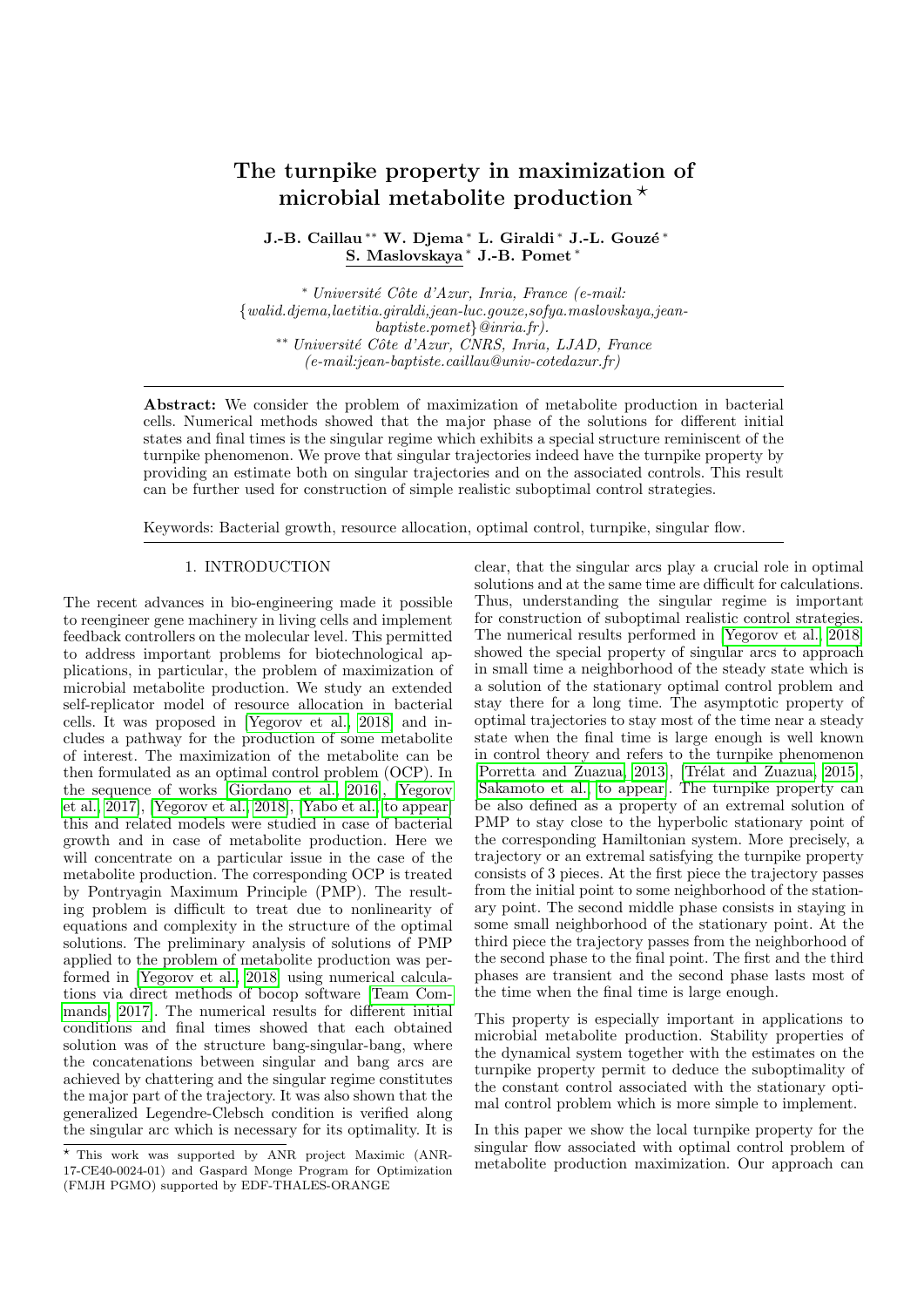be applied for a general hyperbolic singular flow. More technical details are contained in the next sections.

## 2. MODEL

The extended self-replicator model that we consider is a coarse-grained model of resource allocation in bacteria. The cell dynamics comprises the gene expression machinery and the metabolic machinery including production of some metabolite of interest. It also includes an external control which determines the proportion of resources allocated between the gene expression machinery and the metabolic machinery. The key elements in the reactions of the considered model are external substrate S, precursor metabolites  $P$ , gene expression machinery  $R$ , metabolic machinery  $M$ , metabolite of interest  $X$ , volume  $\mathcal{V} = \beta(M + R)$ , where  $\beta$  represents the inverse of the cytoplasmic density. For the sake of simplicity, quantities of the system are expressed as concentrations,

$$
p = \frac{P}{V}
$$
,  $r = \frac{R}{V}$ ,  $m = \frac{M}{V}$ ,  $s = \frac{S}{V_{ext}}$ ,  $x = \frac{X}{V}$ ,

where  $p, r$  and  $m$  are intracellular concentrations of precursor metabolites, ribosomes and metabolic enzymes respectively, s is the extracellular concentration of substrate with respect to a constant external volume  $V_{ext}$ . The dynamics of  $m$  can be expressed in terms of  $r$  and therefore is excluded from the analysis.

The general form of the dynamics equations can be found in [Yegorov et al., 2018]. Following the modeling steps in [Yegorov et al., 2018], the synthesis rates in the dynamics are further taken as Michaelis-Menten kinetics. This leads to different models for different cases of environment. In our case we restrict our attention to the constant environmental conditions. Thus, s is constant. We are led to the following control system with  $u \in [0,1]$  the control function representing the proportion of resources allocated to gene expression  $(r)$  while  $1 - u$  is allocated to metabolism  $(m)$  which is excluded from the system.

$$
\begin{cases}\n\dot{p} = E_M(1-r) - k_1 \frac{p(1-r)}{K_1 + p} - (p+1) \frac{pr}{K+p}, \\
\dot{r} = (u-r) \frac{pr}{K+p}, \\
\dot{x} = k_1 \frac{p(1-r)}{K_1 + p} - \frac{pr}{K+p}x, \\
\dot{V} = \frac{pr}{K+p}V,\n\end{cases}
$$
\n(1)

with constant parameters  $E_M, K, K_1, k_1$  and  $p, r, x, V$  satisfying  $0 < p, \ 0 < x, \ 0 < \mathcal{V}, \ 0 \le r \le 1.$ 

#### 3. OPTIMAL CONTROL PROBLEM

#### 3.1 Dynamical product maximization

We are interested in maximization of the total quantity of the metabolite of interest  $X$  produced during time  $T$  using the resource allocation control  $u$ . For this, we introduce the cost function defined by

$$
J_X(u) = X(T) - X_0.
$$

with  $X_0 = X(0)$  given. Using the dynamics of  $x, V$  in (1), the cost can be expressed in variables  $(p, r, x)$  as follows

$$
J_X(u) = \int_0^T \frac{k_1}{x(t)} \frac{p(t)(1 - r(t))}{K_1 + p(t)} dt,
$$
 (2)

where  $(p(t), r(t), x(t))$  satisfy (1) for any  $t \in [0, T]$ . We are led to the following optimal control problem. Find a control  $u(\cdot) \in L^{\infty}([0,T], [0,1])$  which maximizes  $J_X(u)$  for given final time  $T$  and  $(p, r, x)$  satisfying (1) with given initial point  $(p_0, r_0, x_0)$  and free final point at time T. To allow some simplifications in calculations we make a change of variables  $y = \ln x$ . The new cost writes as

$$
J_X = \int_0^T k_1 e^{-y} \frac{p(1-r)}{K_1 + p} \mathrm{d}t
$$

and dynamics of  $(p, r, y)$  as

$$
\begin{cases}\n\dot{p} = E_M(1-r) - k_1 \frac{p(1-r)}{K_1+p} - (p+1) \frac{pr}{K+p}, \\
\dot{r} = (u-r) \frac{pr}{K+p}, \\
\dot{y} = k_1 e^{-y} \frac{p(1-r)}{K_1+p} - \frac{pr}{K+p}.\n\end{cases}
$$
\n(3)

The existence of an optimal solution has already been shown in [Yegorov et al., 2018], so the next step is to understand the structure of optimal solutions. To treat the OCP we use the Pontryagin Maximum Principle. It gives the first order optimality condition and describes the trajectories which are candidates to be optimal solutions.

Let us denote by  $z = (p, r, y)$  the state, by  $\lambda =$  $(\lambda_p, \lambda_r, \lambda_y) \in \mathbb{R}^3$  the adjoint state and let  $\lambda_0 \leq 0$ . We can write the cost compactly  $J_X = \int_0^T f^0(z, u)$  and denote by  $H$  the following function called pseudo-Hamiltonian

$$
\mathcal{H}(z,\lambda,\lambda_0,u)=-\lambda_0 f_0+\lambda_p\,\dot{p}+\lambda_r\,\dot{r}+\lambda_y\,\dot{y}.
$$

By PMP, each optimal  $z$  satisfies the generalized Hamiltonian system

$$
\begin{cases}\n\dot{z} = \frac{\partial}{\partial \lambda} \mathcal{H}(z, \lambda, \lambda_0, \tilde{u}), \\
\dot{\lambda} = -\frac{\partial}{\partial z} \mathcal{H}(z, \lambda, \lambda_0, \tilde{u}), \\
\mathcal{H}(z, \lambda, \lambda_0, \tilde{u}) = \max_{u \in [0,1]} \mathcal{H}(z, \lambda, \lambda_0, u).\n\end{cases}
$$
\n(4)

The pseudo-Hamiltonian can be written alternatively as an affine function of the control  $\boldsymbol{u}$ 

$$
\mathcal{H}(z, \lambda, \lambda_0, u) = H_0(z, \lambda, \lambda_0) + u H_1(z, \lambda, \lambda_0),
$$

It is well known (see [Bonnard and Chyba, 2003]) that each solution is a concatenation of bang arcs and singular arcs. A bang arc is a solution of (4) defined for some time interval  $[t_1, t_2] \subseteq [0, T]$ , corresponding to  $u = 0$  when  $H_1 < 0$  or  $u = 1$  when  $H_1 > 0$ . A singular arc is a solution corresponding to the case  $H_1 = 0$  and is more tricky to compute.

A better understanding of real biological and mathematical properties of solutions of (4) can be achieved by a fine analysis for some fixed realistic parameters  $E_M, K, K_1, k_1$ . Thus, we take parameters as in [Yegorov et al., 2018].

$$
E_M = 1, \quad K = K_1 = 0.003, \quad k_1 = \frac{0.5}{3.6}.
$$
 (5)

#### 3.2 Singular flow

First note, that only the case  $\lambda_0 \neq 0$  can occur, see [Yegorov et al., 2018] for the proof. Moreover, it is standard that  $\lambda_0$  can be normalized to  $\lambda_0 = -1$ , this permits to define  $H(z, \lambda, u) = \mathcal{H}(z, \lambda, -1, u)$ . Let us denote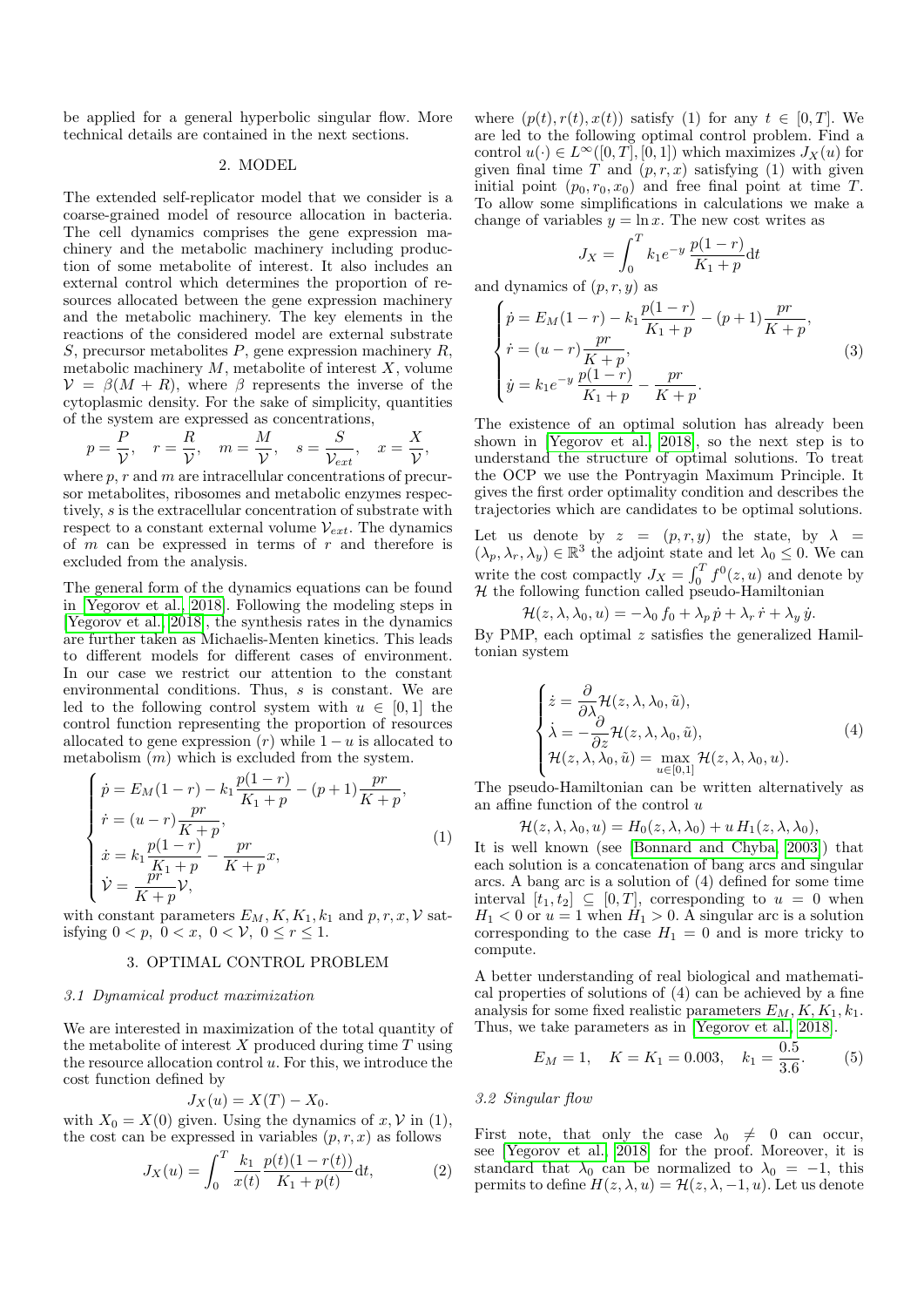$H_{01} = \{H_0, H_1\}$  and by induction  $H_{0i} = \{H_0, H_i\}$  and  $H_{1i} = \{H_1, H_i\}$ , where i is any sequence of 0s and 1s. Differentiating the condition  $H_1 \equiv 0$ , one gets the expression of the singular control

$$
u_s = -\frac{H_{00001}}{H_{10001}}\tag{6}
$$

with  $H_{10001}$  < 0. The associated trajectory is called singular and belongs to the singular surface

 $\Sigma = \{(z, \lambda) \in \mathbb{R}^6 | H_1 = 0, H_{01} = 0, H_{001} = 0, H_{0001} = 0\}.$ To simplify notations we define

 $F(z, \lambda) = (H_1(z, \lambda), H_{01}(z, \lambda), H_{001}(z, \lambda), H_{0001}(z, \lambda)),$ 

so that  $F(z, \lambda) = 0$  for  $(z, \lambda) \in \Sigma$ . In case of singular control (4) becomes

$$
\begin{cases}\n\dot{z} = \frac{\partial H}{\partial \lambda}(z, \lambda, u_s(z, \lambda)), \\
\dot{\lambda} = -\frac{\partial H}{\partial z}(z, \lambda, u_s(z, \lambda)).\n\end{cases} (7)
$$

The corresponding solution  $(z, \lambda)$  is called singular extremal. For any  $(z, \lambda) \in \Sigma$ , singular Hamiltonian is defined by  $H_s(z, \lambda) = H(z, \lambda, u_s(z, \lambda))$ . A singular extremal  $(z, \lambda)$ satisfies the following Hamiltonian system equivalent to (7) on Σ

$$
\begin{cases}\n\dot{z} = \frac{\partial H_s}{\partial \lambda}(z, \lambda), \\
\dot{\lambda} = -\frac{\partial H_s}{\partial z}(z, \lambda).\n\end{cases}
$$
\n(8)

By [Bonnard and Chyba, 2003],  $H_s$  restricted to the singular surface  $\Sigma$  defines an independent Hamiltonian system on Σ. Therefore, there exist coordinates  $(z_s, \lambda_s)$ on  $\Sigma$  canonical with respect to the symplectic form which is the restriction of the canonical symplectic form defined on  $T^*M$  to  $T^*\Sigma$ . In these coordinates (8) writes as 2dimensional Hamiltonian system

$$
\begin{cases}\n\dot{z}_s = \frac{\partial h_s}{\partial \lambda_s}(z_s, \lambda_s), \\
\dot{\lambda}_s = -\frac{\partial h_s}{\partial z_s}(z_s, \lambda_s),\n\end{cases} \tag{9}
$$

where  $h_s(z_s, \lambda_s) = H_s(z(z_s, \lambda_s), \lambda(z_s, \lambda_s))$ . Singular flow is the Hamiltonian flow of (9) on  $\Sigma$ . The numerical solutions obtained in [Yegorov et al., 2018] showed that singular arcs have a special property to spend most of the time near the solution of the stationary problem which we define in the next section.

## 4. STATIONARY PROBLEM

Let us denote the dynamics (3) of z by  $\dot{z} = f(z, u)$ . The stationary problem associated with maximization of  $J_X =$  $\int_0^T f^0(z, u)$  under the dynamics constraint  $\dot{z} = f(z, u)$  is defined as follows.

$$
\begin{array}{ll}\n\text{maximize} & f^0(z, u) \\
\text{subject to} & f(z, u) = 0.\n\end{array} \tag{10}
$$

In our case we have moreover the condition that

 $(z, u) \in \{(p, r, y, u) \mid 0 \le p, 0 \le r \le 1, 0 \le u \le 1\}.$ 

We denote by  $(\bar{z}, \bar{u})$  solutions of the stationary problem. To separate the equality constraints from the inequality constraints we denote

$$
G_E = \{(z, u) \mid f(z, u) = 0\},
$$
  
\n
$$
G_I = \{(p, r, y, u) \mid 0 \le p, 0 \le r \le 1, 0 \le u \le 1\}.
$$
\n(11)

One can actually prove that the inequality constraints are not active, so we can discard them.

### 4.1 Solution of the stationary problem

Let us consider (11). The constraint  $f(z, u) = 0$  defines a curve in  $G_I$  and can be parameterised by p. Therefore, the maximization problem is reduced to

$$
maximize \t f^{0}(z(p), u(p)). \t(12)
$$

A simple analysis of the first order optimality condition permits to conclude that  $f^0$  has 4 extremal points with only one corresponding to  $(\bar{z}, \bar{u}) = (\bar{p}, \bar{r}(\bar{p}), \bar{y}(\bar{p}), \bar{u}(\bar{p}))$  in  $G_I$  which is moreover a local maximum by second order optimality condition. This value belongs to the interior of  $G_I$  and therefore do not activate the inequality constraints. *Proposition 1.* There exists a unique  $(\bar{p}, \bar{r}, \bar{y}, \bar{u})$  solution of (10).

#### 4.2 Relation with the Hamiltonian system

Let us establish a connection between the solution of the stationary problem and the equilibrium of the singular Hamiltonian system. First we introduce the Lagrange multiplier formalism for optimization with constraints (see [Gilbert, 2008]).

Definition 2. Equality constraint  $f(z, u) = 0$  is said to be qualified at  $(\bar{z}, \bar{u})$  for set  $G_E$  if Jacobian  $D_{(z,u)}f(\bar{z}, \bar{u})$  is surjective.

The surjectivity of  $D_{(z,u)}f(\bar{z},\bar{u})$  holds in our case. For the next step we need the well known theorem.

Theorem 3. (Lagrange necessary condition). Let  $(\bar{z}, \bar{u})$  be the solution of (10). Assume that the constraint  $f(z, u) =$ 0 is qualified at  $(\bar{z}, \bar{u})$ . There exists unique  $\bar{\lambda} \in \mathbb{R}^3$  which satisfies

$$
\nabla_{(z,u)} f^0(\bar{z}, \bar{u}) + D_{(z,u)} f(\bar{z}, \bar{u})^\top \bar{\lambda} = 0.
$$
 (13)

Corollary 4. Let  $(\bar{z}, \bar{u})$  be the solution of (10). Then there exists a unique  $\bar{\lambda} \in \mathbb{R}^3$  which satisfies (13).

Theorem 5. Assume that  $\bar{u} \in (0,1)$ , then  $(\bar{z}, \bar{\lambda})$  is an equilibrium of the singular Hamiltonian system (7) if and only if  $(\bar{z}, \bar{u})$  is an extremal value of the static problem (10).

**Proof.** First, assume  $(\bar{z}, \bar{\lambda})$  to be an equilibrium of the Hamiltonian system. Then  $\bar{u} = u(z, \lambda)$  is the singular control satisfying (6). By definition, we have  $DH(\bar{z}, \bar{\lambda}, \bar{u}) =$ 0 where  $DH(\bar{z}, \bar{\lambda}, \bar{u})$  is the Jacobian of H at  $(\bar{z}, \bar{\lambda}, \bar{u})$ . It is straightforward that  $(\bar{z}, \bar{\lambda}, \bar{u})$  satisfies (13). Assume now that  $(\bar{z}, \bar{u})$  is an extremal value of the static problem. By assumption,  $\bar{u} \in (0, 1)$ , which is true for our choice of parameters (5). Then by Theorem 3 there exists unique  $\bar{\lambda}$  satisfying (13). Set  $\bar{\lambda}(t) = \bar{\lambda}, \bar{z}(t) = \bar{z}, \bar{u}(t) = \bar{u}$ for  $t \in [0, T]$ . By definition  $(\bar{\lambda}(t), \bar{z}(t))$  satisfies (7). We are left to check that  $\bar{u}$  satisfies (6). Along the trajectory  $(\lambda(t), \bar{z}(t))$  we have

$$
0 = \frac{d^i}{dt^i} \left( \frac{\partial H}{\partial u} \right) (\bar{z}, \bar{\lambda}) \quad i = 1, 2, \dots
$$

This shows that  $(\bar{z}, \bar{\lambda}) \in \Sigma$  and  $\bar{u}$  satisfies (6), which finishes the proof.